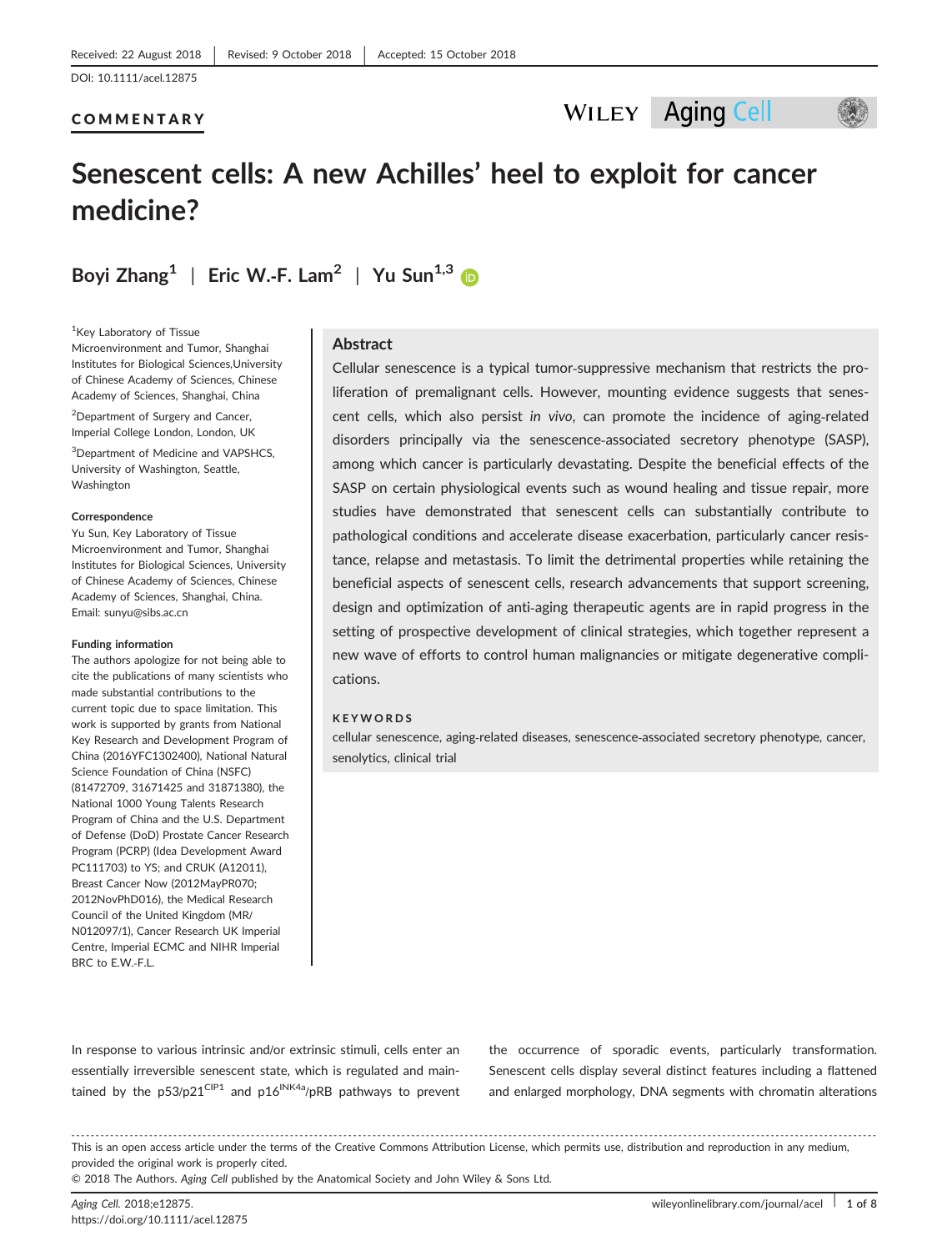## <sup>2 of 8</sup> | **Aging Coll COMMENTARY**

reinforcing senescence (DNA SCARS), nuclear heterochromatin foci and senescence‐associated β‐galactosidase (SA‐β‐Gal) activity (Ozcan et al., 2016). However, senescent cells are frequently implicated in multiple disorders, mainly through secretion of numerous bioactive molecules, a distinctive phenomenon found a decade ago and termed as the senescence‐associated secretory phenotype (SASP; Acosta et al., 2008; Coppe et al., 2008; Kuilman et al., 2008). The full SASP spectrum comprises a myriad of soluble factors including pro-inflammatory cytokines, chemokines, growth factors and proteases, whose functional involvement can be classified into several aspects including but not limited to extracellular matrix formation, metabolic processes, ox‐redox events and gene expression regulation (Ozcan et al., 2016). The SASP promotes embryonic development, tissue repair and wound healing, serving as an evolutionarily adapted mechanism in maintaining tissue and/or organ homeostasis (Davaapil, Brockes, & Yun, 2017; Demaria et al., 2014; Jun & Lau, 2010; Munoz‐Espin et al., 2013; Storer et al., 2013). Senescent cells communicate with their surrounding environment by expressing the SASP, with the potential to boost immune surveillance by mounting specific inflammatory responses including those mediated by CD4+ T cells against antigens expressed in senescent cells, particularly those observed in premalignant lesions (Georgilis et al., 2018; Kang et al., 2011; Toso et al., 2014). Although the SASP is beneficial to several health-associated events, more evidence has showed that it actively contributes to the formation of a pro‐carcinogenic tumor microenvironment (TME). Long-term secretion of the SASP factors by senescent cells can impair the functional integrity of adjacent normal cells in the local tissue, serving as a major cause of chronic inflammation which drives aging-related degeneration of multiple organs (He & Sharpless, 2017). Thus, senescent cells and their unique phenotype,

the SASP, can be defined as a form of antagonistic pleiotropy, a property that is beneficial in early life and during tissue turnover, but deleterious over time with advanced age, making both mechanistic investigation and therapeutic intervention of paramount significance in current era of precision medicine.

As the SASP can generate contrasting pathophysiological consequences, substantial interest has been sparked in recent years to achieve an accurate and thorough understanding of this cell-non-autonomous phenotype. In cancer patients, the most frequently observed formats of cellular senescence encompass oncogene‐induced senescence (OIS) and therapy‐induced senescence (TIS) (Sieben, Sturmlechner, Sluis, & Deursen, 2018) (Figure 1). Indeed, both modalities are initially tumor suppressive, but later tend to manifest a pro-tumorigenic capacity by substantially activating the DNA damage response (DDR), which once perceived irreparable by the damaged cells can potently induce the SASP (Rodier et al., 2011). It is now clear that regulation of the initiation and development of the SASP involves multiple signaling pathways, including those mediated by p38MAPK, Jak2/Stat3, the inflammasome, mTOR, GATA4, macroH2A1, ATM and mitochondrial sirtuins (Ito, Hoare, & Narita, 2017). Although some SASP effectors appear to act post transcriptionally, most SASP regulators converge on two transcription factors, NF-κB and C/EBPβ, which co-regulate many SASP components (Di Mitri & Alimonti, 2016). Furthermore, some interleukins (ILs) are encoded by the SASP but can reciprocally modulate the SASP by feedback mechanisms, such as IL6, IL‐8 and IL‐1α (Di Mitri & Alimonti, 2016). Although activation of DNA damage response (DDR) is essential for the induction and maintenance of senescence (Rodier et al., 2009, 2011 ), the precise regulatory mechanism directly linking the DDR events to the SASP development remains largely unclear

FIGURE 1 Oncogene- and therapy-induced cellular senescence. (a) oncogene-induced senescence (OIS) represents a cell responsive program provoked upon aberrant activation of specific oncogenes such as Ras, Raf, Akt, Cyclin E and c-Myc (Acosta & Gil, 2012; Ko et al., 2018; Warnier et al., 2018). OIS results from the enforcement of a DDR triggered by DNA hyper‐replication induced by oncogene expression, a process that is initially transient but ultimately ends with the permanent establishment of cellular senescence (Di Micco et al., 2006). In such a case, persistent DDR events are observed in senescent cells, and molecules such as ATM/ATR, Nbs1 and Chk2 are actively engaged in DDR‐ associated signaling. Regulation of the SASP is subject to multiple intracellular pathways including but not limited to p38MAPK, Jak2/Stat3 and mTOR (Freund, Patil, & Campisi, 2011; Laberge et al., 2015; Toso et al., 2014), which inevitably converge on transcription factors such as NF-κB, C/EBPβ and AP-1 (Han et al., 2018; Ito et al., 2017). Recent studies revealed that GATA4 is an upstream modulator of NF-κB signaling in senescent cells, while the chromatin reader protein BRD4 dynamically binds to super‐enhancer elements adjacent to the genes encoding SASP factors (Kang et al., 2015; Tasdemir et al., 2016). As different cell types show different responses to oncogenic stress, the relevant mechanisms dictating the sensitivity or resistance to a specific oncogene remain to be elucidated by future investigations. (b) Therapy-induced senescence (TIS) can be typically induced in normal, immortal or transformed, and cancer cells by anticancer compounds or ionizing radiation. Although generally considered tumor suppressive, TIS has recently been demonstrated by multiple studies to be able to enhance cancer resistance, relapse and metastasis by causing diverse cytotoxicity-related side effects including an in vivo form of the SASP (Chen et al., 2018; Kim et al., 2017; Mikula‐Pietrasik et al., 2016; Wieland et al., 2017; Zhang et al., 2018). Furthermore, experimental data suggested that TIS induced by genotoxic chemotherapy promotes cancer metastasis from primary sites to distant organs (Demaria et al., 2017). It is imaginable that similar consequences could be observed in cancer clinics, a process driven by senescent cells with the tendency to promote malignant progression in the post-treatment stage, particularly cancer metastasis. We also raise the possibility of assaying typical SASP factors in peripheral blood of cancer patients for appraisal of treatment outcome and prognosis of disease exacerbation, a significant and innovative strategy of the SASP‐based pathological assessment that may be realized in future medicine. Abbreviations and notes: A/B/C, oncogenes alternative to those exemplified (c‐Myc and Ras) in (a); ER, endoplasmic reticulum; SASP, senescence‐associated secretory phenotype; SA‐β‐Gal, senescence-associated β galactosidase; DDR, DNA damage response; TME, tumor microenvironment; GATA4, GATA binding protein 4; BRD4, bromodomain containing 4; dashed lines in (b), potential metastatic sites of disseminating cancer cells driven by the impact of TIS in patients that have undergone anticancer therapy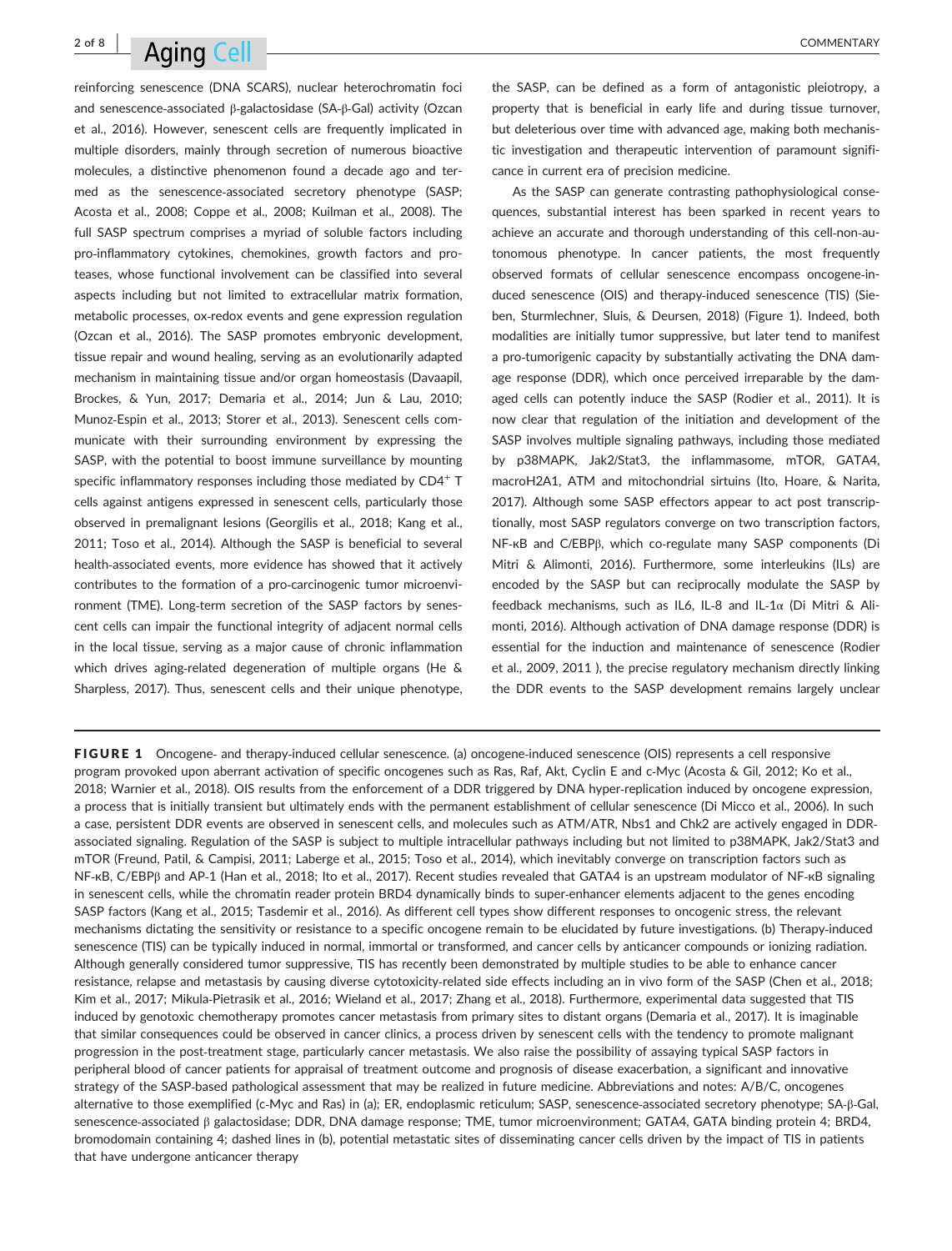

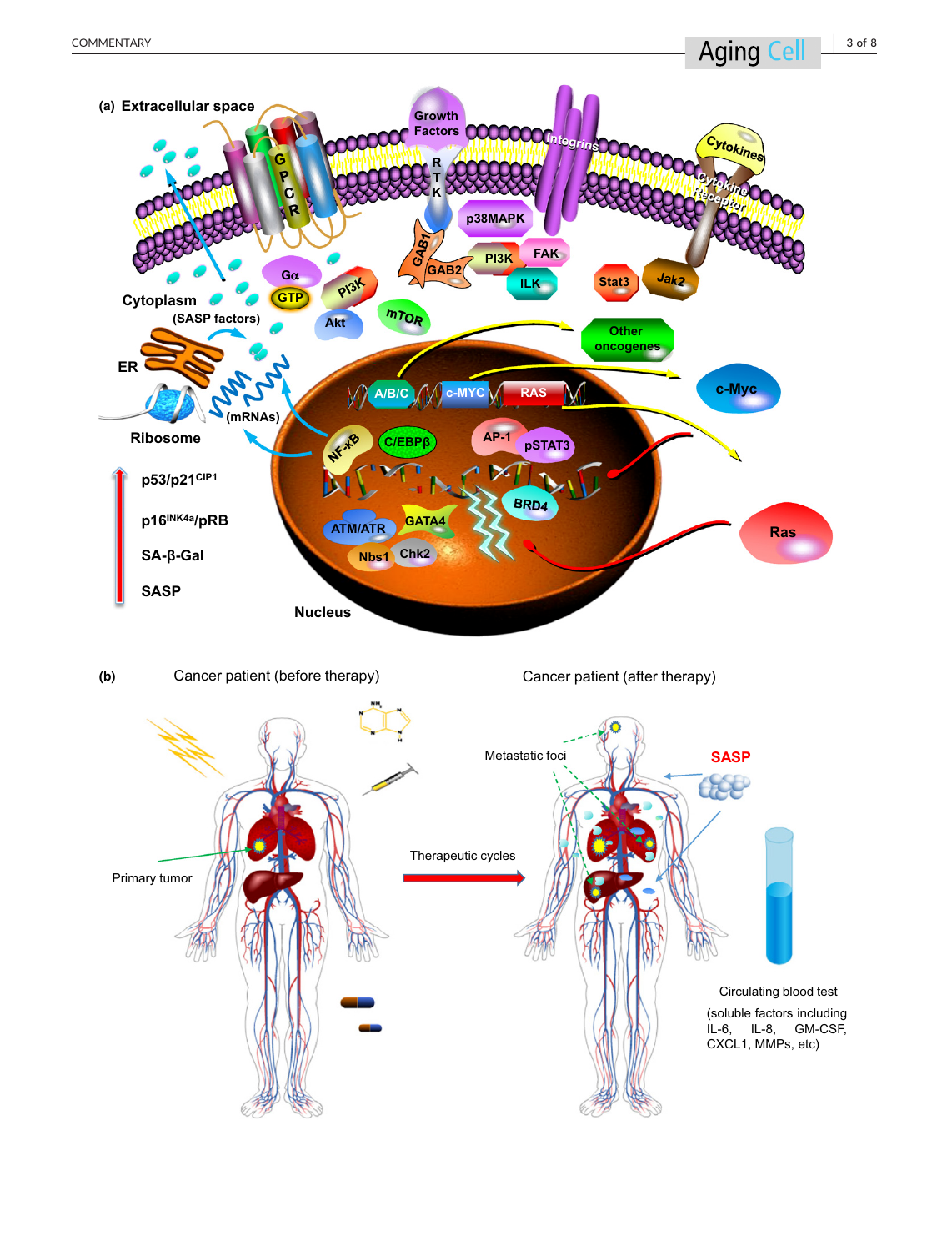## <sup>4 of 8</sup> | **Aging Coll COMMENTARY**

until emergence of recent data, which revealed the implication of a cGAS‐STING (cGMP‐AMP synthase‐stimulator of interferon genes) pathway. Briefly, cGAS is a highly conserved cytosolic DNA sensor, which can be activated once bound by double‐stranded DNA released from genome instability‐induced micronuclei, a process that engages a second messenger cGMP‐AMP (cGAMP), which subsequently triggers the adaptor protein STING to recruit TANK‐binding kinase 1 (TBK1) and IκB kinase to activate IFN regulatory factor 3 (IRF3) and NF‐κB, respectively, causing the production of type I interferons and expression of numerous SASP factors (Dou et al., 2017; Gluck et al., 2017; Mackenzie et al., 2017; Yang, Wang, Ren, Chen, & Chen, 2017). However, how the cGAS‐STING pathway is functionally connected with other SASP modulators including but not limited to p38MAPK, Jak2/Stat3 and GATA4, remains an open question that merits future exploration. Given the remarkable complexity of the SASP signaling, further experimental inputs are essential to achieve new insights and to present optimal molecules for therapeutic targeting of such a distinctive phenotype.

In clinical medicine, anticancer agents not only triggers significant apoptosis of cancer cells but also causes substantial damage in the TME and induces typical TIS of the resident stromal cells, which cause therapeutic resistance via secretion of the SASP factors (Chen et al., 2018; Sun et al., 2012, 2016 ). Interestingly, damage‐provoked SASP can also be restrained to preserve tissue homeostasis and prevent chronic inflammation, as suggested by recent study that revealed PI3K/Akt/mTOR pathway as a molecular rheostat to control the SASP progression (Bent, Gilbert, & Hemann, 2016). Indeed, a TME‐specific stress response is engaged promptly upon cellular damage particularly those induced by genotoxic insults, and stromal cells exhibit an acute stress‐associated phenotype (ASAP) characterized by subsequent secretion of a small handful of soluble factors including IL‐6 and Timp 1 (Gilbert & Hemann, 2010). In contrast to the ASAP as a rapid response mainly involving the ATM‐TRAF6‐TAK1 axis, the SASP is a relatively chronic process governed by key signaling nodes such as TAK1, a central kinase that functionally mediates phenotypic transition from the ASAP to the SASP and holds remarkable potential as an optimal therapeutic target to manipulate the SASP with a higher efficacy than that of p38‐ or mTOR‐oriented suppression (Zhang et al., 2018).

A new function of the SASP was recently discovered, which is linked with increased expression of stem cell markers and keratinocyte plasticity upon short term exposure of cells to the SASP *in vitro* and liver regeneration of a treatment‐inducible OIS mouse model *in vivo*, thus raising the possibility that transient therapeutic delivery of senescent cells could be harnessed to promote tissue regeneration (Ritschka et al., 2017). Interestingly, another study used agent‐inducible senescence animal models targeting trimethylation of lysine 9 at histone H3 (H3K9me3) or p53 to simulate spontaneous escape from cellular senescence, and found that cells released from senescence can re-enter cell cycle with pronouncedly enhanced stemness and Wnt‐dependent growth potential compared to identical cell populations exposed to same chemotherapy but without experiencing senescence (Milanovic et al., 2018). Thus, senescence‐

associated reprogramming promotes cancer stemness (senescence‐ associated stemness, or SAS), a distinct property that has profound implications for cancer therapy and presents new mechanistic insights into cancer cell plasticity. Partially resembling cancer cells which pose substantial threat to human lifespan, senescent cells are functionally involved in tumor progression and can be viable targets for some reasons. First, senescent cells share common biochemical features, allowing use of a single therapeutic agent to eliminate them from the tissue microenvironment. Second, new protocols targeting senescent cells could practically synergize with hitherto established or proposed anticancer programs, which are frequently based on a presenescence scenario (Acosta & Gil, 2012). Given that many chemotherapeutics induces collateral senescence in the TME, pharmaceutical agents targeting senescent cells can be a key component of advanced anticancer arsenal (Childs et al., 2017). However, is there a way to radically remove senescent cells in the damaged or aged tissue rather than merely inhibition of the SASP, so that longterm drug administration can be circumvented?

Several recent studies provided a series of pilot evidence in specific clearing senescent cells, including single or dual treatment of senescent cells with quercetin/dasatinib, and pan‐BCL inhibition with ABT‐263/ABT‐737 (Chang et al., 2016; Yosef et al., 2016; Zhu et al., 2015). Frequently detected in fruits and vegetables, quercetin is natural product and beneficial against aging, as evidenced by its capacity in attenuating premature senescence of human mesenchymal stem cells (hMSCs) in Hutchinson‐Gilford progeria syndrome and postponing physiological‐aging of hMSCs in Werner syndrome (Geng et al., 2018). Dasatinib is a suppressor of Src kinase family and has showed prominent efficacy for some cancer types including chronic myeloid leukemia and colon cancer (Benthani et al., 2018; Naqvi et al., 2018). The senolytic cocktail consisting of dasatinib and quercetin reduces the number of naturally occurring senescent cells in explants of human adipose tissue, while intermittent oral administration of senolytics to either senescent cell-implanted young animals or naturally aged mice can alleviate physical dysfunction and extend post-treatment survival (Xu et al., 2018). However, both compounds (dasatinib and quercetin) were considered to be nonspecific among types of senescent cells and can display cell type‐dependent effects (Zhu et al., 2015). Given the prominent efficacy of the senolytic cocktail in controlling aging‐related symptoms as demonstrated in multiple lines of experimental mice including those of an immunodeficient or immunocompetent background, and in human adipose tissue explants (Ogrodnik et al., 2017; Schafer et al., 2017; Xu et al., 2018), a comprehensive and practical use of these compounds as clinical senolytics upon systemic evaluation is intriguing for future medicine. In addition, BCL inhibitors or BH3 mimetic drugs appeared to be an alternative group of agents against senescent cells by specifically targeting multiple BCL family members including BCl‐2, BCL-xl, and BCL-w (Chang et al., 2016; Yosef et al., 2016). Specifically, ABT263 (also navitoclax) reduces viability of senescent human lung fibroblasts (IMR90), human umbilical vein epithelial cells (HUVECs) and murine embryonic fibroblasts (MEFs), but not human primary preadipocytes, thus is senolytic in some, but not all types of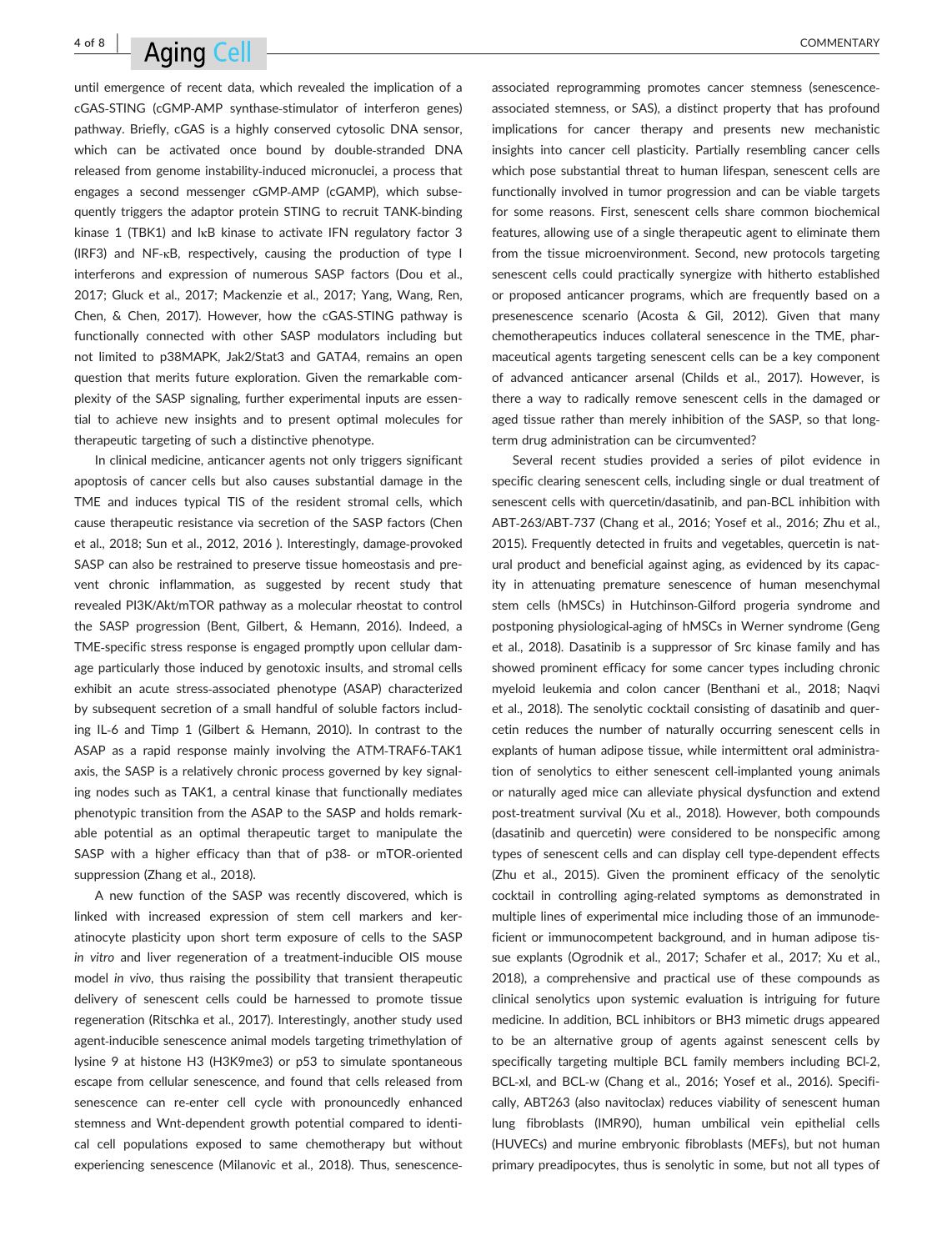TABLE 1 Small molecule agents that hold potential as SASP inhibitors or senolytics in cancer clinics

| Agent           | Target (s)                                                                                                     | <b>Target class</b>                              | Development status                                                                                                                                                                                                                                                                                                                                 | <b>References</b>                                     |
|-----------------|----------------------------------------------------------------------------------------------------------------|--------------------------------------------------|----------------------------------------------------------------------------------------------------------------------------------------------------------------------------------------------------------------------------------------------------------------------------------------------------------------------------------------------------|-------------------------------------------------------|
| ABT-263         | BCL-2/BCL-XL                                                                                                   | Pro-survival<br>or anti-<br>apoptotic<br>factors | Preclinical animal models/Clinical<br>trials (phase I/II (NCT00406809 for<br>leukemia and lymphoma/NCT00445198 for<br>lung cancer), phase I (NCT00743028 for<br>leukemia and lymphoma/NCT00982566 for<br>lymphoma and solid tumors), and<br>phase II (NCT02591095 for ovarian<br>cancer/NCT01557777 for leukemia))                                 | Chang et al. (2016)                                   |
| ABT-737         | BCL-w/BCL-XL                                                                                                   | Pro-survival<br>or anti-<br>apoptotic<br>factors | Preclinical animal models/Ex vivo<br>evaluation of ovarian tumor (NCT01440504)                                                                                                                                                                                                                                                                     | Yosef et al. (2018)                                   |
| Dasatinib       | Pan-receptor tyrosine kinases                                                                                  | Receptor<br>tyrosine<br>kinases                  | Clinical trials (Phase I/II (NCT00597038 for<br>melanoma/NCT00550615 for lymphoma),<br>Phase I (NCT00652574 for<br>mesothelioma/NCT01744652 for<br>advanced cancers), Phase II (NCT02744768<br>for leukemia/NCT00429949 for myeloma),<br>Phase III (NCT02013648 for leukemia),<br>Phase IV (NCT03216070 for leukemia))                             | Xu et al. (2018) and<br>Zhu et al. (2018)             |
| Metformin       | The IKK complex and/or NF-KB                                                                                   | The SASP                                         | Approved for type II diabetes/Clinical<br>trials for cancer (Phase I/II (NCT02949700<br>for head and neck squamous cell carcinoma),<br>Phase II (NCT03137186 for prostate<br>cancer/NCT03398824 for Fanconi<br>Anemia/NCT02506777 for breast cancer)),<br>clinical trials for aging<br>(Phase IV (NCT02745886 for<br>aging/NCT02432287 for aging)) | Oubaha et al. (2016)                                  |
| Rapamycin       | Mechanistic target<br>of rapamycin kinase (mTOR)                                                               | The SASP                                         | Approved for immunosuppression/Clinical<br>trials for cancer (Phase I (NCT02724332<br>for liver cancer/NCT03014297 for<br>neuroendorine tumors))                                                                                                                                                                                                   | Herranz et al. (2015)<br>and Laberge<br>et al. (2008) |
| <b>RAD001</b>   | Mechanistic target<br>of rapamycin kinase (mTOR)                                                               | The SASP                                         | Approved for immunosuppression, clinical<br>trials for cancer (Phase I/II<br>(NCT00516165 for liver cancer/),<br>Phase II (NCT00782626 for glioma<br>and astrocytoma/NCT01051791 for<br>head and neck squamous cell<br>carcinoma/NCT01152840 for<br>adenoid cystic cancer))                                                                        | Zhang et al. (2017)                                   |
| LY2228820       | p38MAPK                                                                                                        | The SASP                                         | Clinical trials for cancer<br>(Phase I (NCT01393990 for<br>advanced cancer), Phase I/II (NCT01663857<br>for ovarian cancer, NCT02364206<br>for glioblastoma)                                                                                                                                                                                       | Freund et al. (2011)                                  |
| LY3007113       | fp38MAPK                                                                                                       | The SASP                                         | Clinical trials for cancer<br>(Phase I (NCT01463631 for<br>advanced cancer))                                                                                                                                                                                                                                                                       | Freund et al. (2011)                                  |
| Quercetin       | Lipoprotein lipase (LPL)<br>and potassium voltage-gated<br>channel subfamily E regulatory<br>subunit 2 (KCNE2) | Antioxidant<br>enzymes                           | Phase II clinical trial (NCT02848131)<br>for chronic kidney disease                                                                                                                                                                                                                                                                                | Zhu et al. (2018)                                     |
| FOXO4-DRI       | Interaction between FOXO4 and p53                                                                              | Pro-survival<br>or anti-<br>apoptotic<br>factors | Preclinical animal models                                                                                                                                                                                                                                                                                                                          | Baar et al, (2017)                                    |
| 5Z-7-Oxozeaenol | Transforming growth<br>factor-β1-activated kinase-1 (TAK1)                                                     | The SASP                                         | Preclinical animal models                                                                                                                                                                                                                                                                                                                          | Zhang et al, (2017)                                   |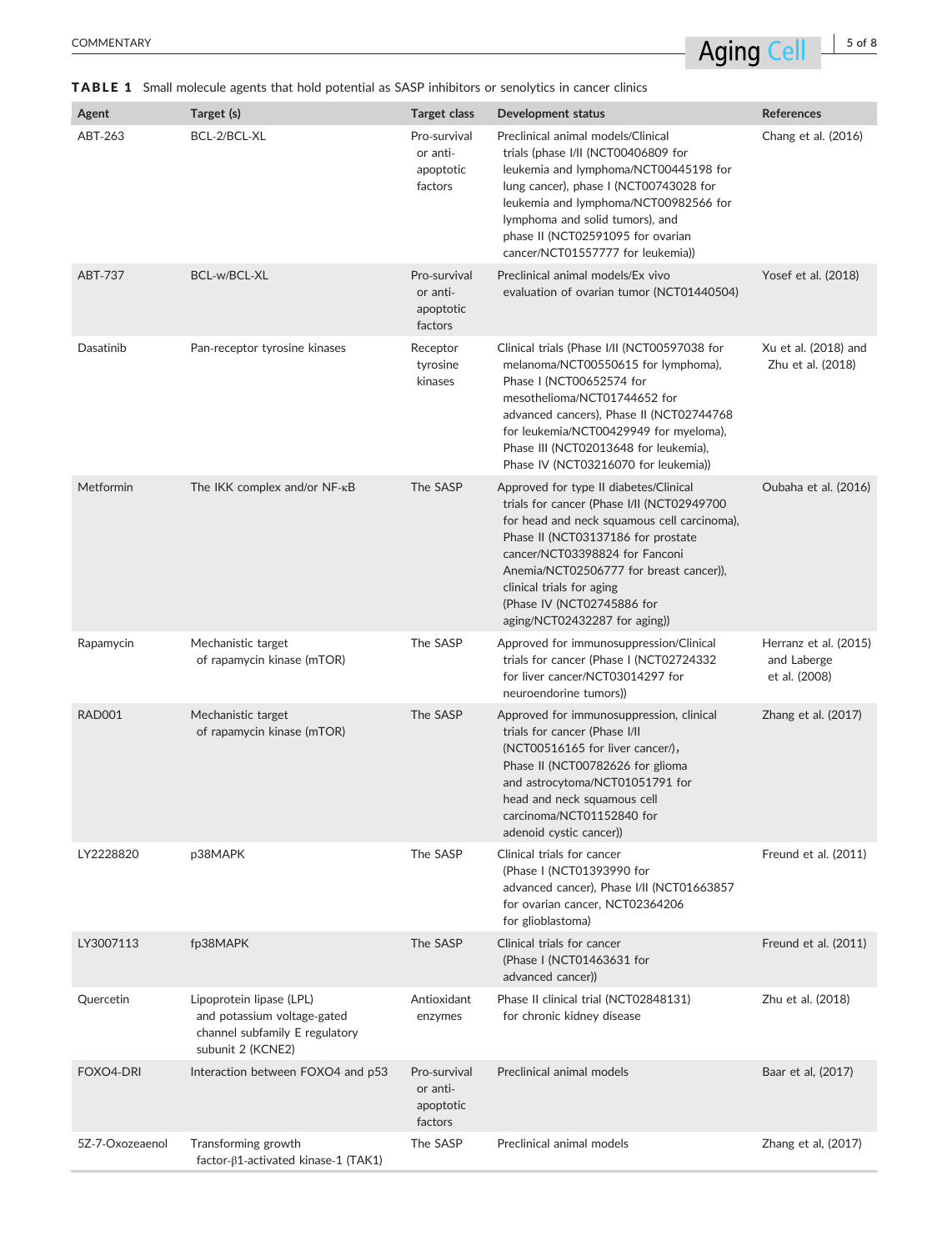# **6 of 8** | Aging Cell **COMMENTARY**

senescent cells (Zhu et al., 2016). ABT263 has been extensively applied with success in treatment of human malignancies including lymphoma and multiple solid tumors; while another BCL inhibitor ABT737 has experienced an *ex vivo* evaluation in ovarian tumor samples (Lheureux et al., 2015). Unfortunately, a major drawback of BCL-targeting agents merits attention, which predominantly results from their pronounced cytotoxicity, especially BCL‐2 inhibitors such as ABT263 and ABT199 (also venetoclax), the strong apoptosis inducers that pose a substantial risk to most cell types. Although applicable for immediate life‐threatening conditions including advanced malignancies, off-target damage should be avoided intentionally for cancer patients and those at high age. Despite the antisenescence potential of these agents, future studies should be able to address whether further optimization is technically feasible or more selective agents can be designed, the latter ideally targeting intracellular molecules/pathways that are specifically up‐ or down‐regulated in senescent cells and are inherently correlated with their survival. To date, several senolytic molecules have been identified that show promising potency and selectivity such as a D‐retro inverso (DRI) peptide that perturbs FOXO4 interaction with p53 and causes pronounced apoptosis of senescent cells (Baar et al., 2017). Furthermore, utilization of these "first‐generation" senolytic strategies in preclinical models is disease‐minimizing, presumably through attenuation of the SASP. This implies that diseases associated with senescent cells, such as cancer, may be amenable to senotherapy mediated by agents that are in currently ongoing clinical trials but have the potential to be exploited as modulators or eliminators of senescent cells (Table 1).

Cellular senescence occurs throughout lifespan, and senescent cells are beneficial to certain physiological and pathological processes including embryonic patterning, tissue repair, wound healing and immune surveillance. However, as address above, a steady accumulation of senescent cells in the tissue has adverse consequences, ultimately enhancing clinical morbidity. Thus, the abundance of senescent cells *in vivo* may serve as a "molecular" marker for disease occurrence and guide patient stratification (Demaria et al., 2017), a novel approach for clinical advancement which can be correlated with benefit of senotherapy.

Despite all the recent findings from senescence and cancer research, there are several caveats before we move forward. Agents targeting senescent cells, especially SASP inhibitors, should be investigated meticulously to ensure continued maintenance of cell cycle arrest, as bypassing the crisis can inevitably promote carcinogenesis. As senescent cells also have certain health-promoting functions, identification of the beneficial components of the SASP could lead to development of optimal strategies that preserve vital factors while depleting their detrimental counterparts derived from senescent cells. As a technical issue, achieving the balance between deleterious and beneficial impact of senolytics in cancer patients requires careful and rational design of administration regimens such as classic chemotherapy followed by senolytic treatment, each provided in metronomic cycles to minimize *in vivo* toxicity but enhancing overall efficacy. Such a therapeutic modality is desirable and holds the

potential to enhance patient treatment efficacy while reducing adverse side effects that can be observed upon administration of each agent in a single dose. Finally, targeting senescent cells while simultaneously promoting tissue regeneration represents an optimal solution to remove senescent cells from individuals particularly those with advanced diseases or at later stage in life. In doing so, we are getting even closer to achieving the goal of a real "healthy" therapy against human cancer and aging.

### **CONFLICT OF INTEREST**

None Declared.

### **ORCID**

*Yu Sun* http://orcid.org/0000-0001-7121-9112

### **REFERENCES**

- Acosta, J. C., & Gil, J. (2012). Senescence: A new weapon for cancer therapy. *Trends in Cell Biology*, *22*, 211–219. [https://doi.org/10.1016/](https://doi.org/10.1016/j.tcb.2011.11.006) [j.tcb.2011.11.006](https://doi.org/10.1016/j.tcb.2011.11.006)
- Acosta, J. C., O'Loghlen, A., Banito, A., Guijarro, M. V., Augert, A., Raguz, S., … Gil, J. (2008). Chemokine signaling via the CXCR2 receptor reinforces senescence. *Cell*, *133*, 1006–1018. [https://doi.org/10.](https://doi.org/10.1016/j.cell.2008.03.038) [1016/j.cell.2008.03.038](https://doi.org/10.1016/j.cell.2008.03.038)
- Baar, M. P., Brandt, R. M. C., Putavet, D. A., Klein, J. D. D., Derks, K. W. J., Bourgeois, B. R. M., ... de Keizer, P. L. J. (2017). Targeted apoptosis of senescent cells restores tissue homeostasis in response to chemotoxicity and aging. *Cell*, *169*(1), 132–147.e16. [https://doi.org/](https://doi.org/10.1016/j.cell.2017.02.031) [10.1016/j.cell.2017.02.031](https://doi.org/10.1016/j.cell.2017.02.031)
- Bent, E. H., Gilbert, L. A., & Hemann, M. T. (2016). A senescence secretory switch mediated by PI3K/AKT/mTOR activation controls chemoprotective endothelial secretory responses. *Genes & Development*, *30*, 1811–1821.<https://doi.org/10.1101/gad.284851.116>
- Benthani, F. A., Herrmann, D., Tran, P. N., Pangon, L., Lucas, M. C., Allam, A. H., … Kohonen‐Corish, M. R. J. (2018). 'MCC' protein interacts with E-cadherin and beta-catenin strengthening cell-cell adhesion of HCT116 colon cancer cells. *Oncogene*, *37*, 663–672.
- Chang, J., Wang, Y., Shao, L., Laberge, R. M., Demaria, M., Campisi, J., … Zhou, D. (2016). Clearance of senescent cells by ABT263 rejuvenates aged hematopoietic stem cells in mice. *Nature Medicine*, *22*, 78–83. <https://doi.org/10.1038/nm.4010>
- Chen, F., Long, Q., Fu, D., Zhu, D., Ji, Y., Han, L., … Sun, Y. (2018). Targeting SPINK1 in the damaged tumour microenvironment alleviates therapeutic resistance. *Nature Communications*, *9*, 4315. https://doi.org/10.1038/s41467-018-06860-4
- Childs, B. G., Gluscevic, M., Baker, D. J., Laberge, R. M., Marquess, D., Dananberg, J., & van Deursen, J. M. (2017). Senescent cells: An emerging target for diseases of ageing. *Nature Reviews Drug Discovery*, *16*, 718–735.<https://doi.org/10.1038/nrd.2017.116>
- Coppe, J. P., Patil, C. K., Rodier, F., Sun, Y., Munoz, D. P., Goldstein, J., … Campisi, J. (2008). Senescence‐associated secretory phenotypes reveal cell‐nonautonomous functions of oncogenic RAS and the p53 tumor suppressor. *PLoS Biology*, *6*, 2853–2868. [https://doi.org/10.](https://doi.org/10.1371/journal.pbio.0060301) [1371/journal.pbio.0060301](https://doi.org/10.1371/journal.pbio.0060301)
- Davaapil, H., Brockes, J. P., & Yun, M. H. (2017). Conserved and novel functions of programmed cellular senescence during vertebrate development. *Development*, *144*, 106–114. [https://doi.org/10.1242/](https://doi.org/10.1242/dev.138222) [dev.138222](https://doi.org/10.1242/dev.138222)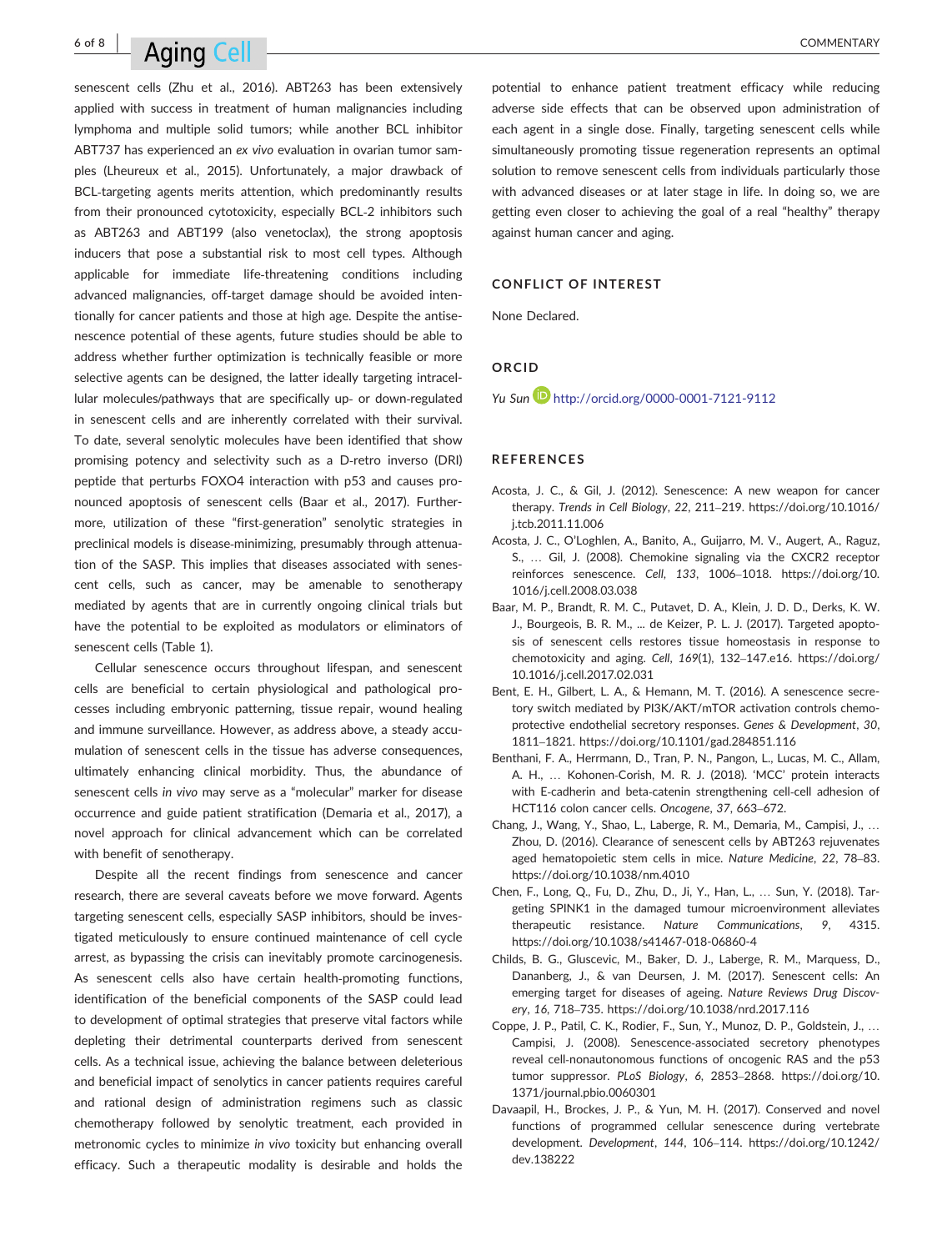- Demaria, M., O'Leary, M. N., Chang, J., Shao, L., Liu, S., Alimirah, F., … Campisi, J. (2017). Cellular senescence promotes adverse effects of chemotherapy and cancer relapse. *Cancer Discovery*, *7*, 165–176. <https://doi.org/10.1158/2159-8290.CD-16-0241>
- Demaria, M., Ohtani, N., Youssef, S. A., Rodier, F., Toussaint, W., Mitchell, J. R., … Campisi, J. (2014). An essential role for senescent cells in optimal wound healing through secretion of PDGF‐AA. *Developmental Cell*, *31*, 722–733.<https://doi.org/10.1016/j.devcel.2014.11.012>
- Di Micco, R., Fumagalli, M., Cicalese, A., Piccinin, S., Gasparini, P., Luise, C., … di Fagagna, F. D. (2006). Oncogene‐induced senescence is a DNA damage response triggered by DNA hyper‐replication. *Nature*, *444*, 638–642.<https://doi.org/10.1038/nature05327>
- Di Mitri, D., & Alimonti, A. (2016). Non-cell-autonomous regulation of cellular senescence in cancer. *Trends in Cell Biology*, *26*, 215–226. <https://doi.org/10.1016/j.tcb.2015.10.005>
- Dou, Z. X., Ghosh, K., Vizioli, M. G., Zhu, J. J., Sen, P., Wangensteen, K. J., … Berger, S. L. (2017). Cytoplasmic chromatin triggers inflammation in senescence and cancer. *Nature*, *550*, 402–406. [https://doi.](https://doi.org/10.1038/nature24050) [org/10.1038/nature24050](https://doi.org/10.1038/nature24050)
- Freund, A., Patil, C. K., & Campisi, J. (2011). p38MAPK is a novel DNA damage response‐independent regulator of the senescence‐associated secretory phenotype. *EMBO Journal*, *30*, 1536–1548. [https://d](https://doi.org/10.1038/emboj.2011.69) [oi.org/10.1038/emboj.2011.69](https://doi.org/10.1038/emboj.2011.69)
- Geng, L., Liu, Z., Zhang, W., Li, W., Wu, Z., Wang, W., … Liu, G. H. (2018). Chemical screen identifies a geroprotective role of quercetin in premature aging. *Protein & Cell*. https://doi.org/10.1007/s13238- 018-0567-y
- Georgilis, A., Klotz, S., Hanley, C. J., Herranz, N., Weirich, B., Morancho, B., … Gil, J. (2018). PTBP1‐mediated alternative splicing regulates the inflammatory secretome and the pro‐tumorigenic effects of senescent cells. *Cancer Cell*, *34*(1), 85–102.e9. [https://doi.org/10.1016/j.ccell.](https://doi.org/10.1016/j.ccell.2018.06.007) [2018.06.007](https://doi.org/10.1016/j.ccell.2018.06.007)
- Gilbert, L. A., & Hemann, M. T. (2010). DNA damage‐mediated induction of a chemoresistant niche. *Cell*, *143*, 355–366. [https://doi.org/10.](https://doi.org/10.1016/j.cell.2010.09.043) [1016/j.cell.2010.09.043](https://doi.org/10.1016/j.cell.2010.09.043)
- Gluck, S., Guey, B., Gulen, M. F., Wolter, K., Kang, T. W., Schmacke, N. A., … Ablasser, A. (2017). Innate immune sensing of cytosolic chromatin fragments through cGAS promotes senescence. *Nature Cell Biology*, *19*, 1061–1070.<https://doi.org/10.1038/ncb3586>
- Han, R., Li, L., Ugalde, A. P., Tal, A., Manber, Z., Barbera, E. P., … Agami, R. (2018). Functional CRISPR screen identifies AP1‐associated enhancer regulating FOXF1 to modulate oncogene-induced senescence. *Genome Biology*, *19*, 118. [https://doi.org/10.1186/s13059-](https://doi.org/10.1186/s13059-018-1494-1) [018-1494-1](https://doi.org/10.1186/s13059-018-1494-1)
- He, S., & Sharpless, N. E. (2017). Senescence in Health and Disease. *Cell*, *169*, 1000–1011.<https://doi.org/10.1016/j.cell.2017.05.015>
- Herranz, N., Gallage, S., Mellone, M., Wuestefeld, T., Klotz, S., Hanley, C. J., ... Gil, J. (2015). mTOR regulates MAPKAPK2 translation to control the senescence-associated secretory phenotype. *Nature Cell Biology*, *17*, 1205–1217.
- Ito, Y., Hoare, M., & Narita, M. (2017). Spatial and Temporal Control of Senescence. *Trends in Cell Biology*, *27*, 820–832. [https://doi.org/10.](https://doi.org/10.1016/j.tcb.2017.07.004) [1016/j.tcb.2017.07.004](https://doi.org/10.1016/j.tcb.2017.07.004)
- Jun, J. I., & Lau, L. F. (2010). The matricellular protein CCN1 induces fibroblast senescence and restricts fibrosis in cutaneous wound healing. *Nature Cell Biology*, *12*, 676–U106.
- Kang, C., Xu, Q., Martin, T. D., Li, M. Z., Demaria, M., Aron, L., … Elledge, S. J. (2015). The DNA damage response induces inflammation and senescence by inhibiting autophagy of GATA4. *Science*, *349*, aaa5612.<https://doi.org/10.1126/science.aaa5612>
- Kang, T. W., Yevsa, T., Woller, N., Hoenicke, L., Wuestefeld, T., Dauch, D., ... Zender, L. (2011). Senescence surveillance of pre-malignant hepatocytes limits liver cancer development. *Nature*, *479*, 547–551. <https://doi.org/10.1038/nature10599>
- Kim, Y. H., Choi, Y. W., Lee, J., Soh, E. Y., Kim, J. H., & Park, T. J. (2017). Senescent tumor cells lead the collective invasion in thyroid cancer. *Nature Communications*, *8*, 15208. [https://doi.org/10.1038/ncomm](https://doi.org/10.1038/ncomms15208) [s15208](https://doi.org/10.1038/ncomms15208)
- Ko, A., Han, S. Y., Choi, C. H., Cho, H., Lee, M. S., Kim, S. Y., … Song, J. (2018). Oncogene‐induced senescence mediated by c‐Myc requires USP10 dependent deubiquitination and stabilization of p14ARF. *Cell Death and Differentiation*, *25*(6), 1050–1062. [https://doi.org/10.1038/](https://doi.org/10.1038/s41418-018-0072-0) [s41418-018-0072-0](https://doi.org/10.1038/s41418-018-0072-0)
- Kuilman, T., Michaloglou, C., Vredeveld, L. C. W., Douma, S., van Doom, R., Desmet, C. J., … Peeper, D. S. (2008). Oncogene‐induced senescence relayed by an interleukin‐dependent inflammatory network. *Cell*, *133*, 1019–1031.<https://doi.org/10.1016/j.cell.2008.03.039>
- Laberge, R. M., Sun, Y., Orjalo, A. V., Patil, C. K., Freund, A., Zhou, L., … Campisi, J. (2015). MTOR regulates the pro-tumorigenic senescenceassociated secretory phenotype by promoting IL1A translation. *Nature Cell Biology*, *17*, 1049–1061.<https://doi.org/10.1038/ncb3195>
- Lheureux, S., N'Diaye, M., Blanc‐Fournier, C., Dugue, A. E., Clarisse, B., Dutoit, S., … Poulain, L. (2015). Identification of predictive factors of response to the BH3‐mimetic molecule ABT‐737: An *ex vivo* experiment in human serous ovarian carcinoma. *International Journal of Cancer*, *136*, E340–E350.
- Mackenzie, K. J., Carroll, P., Martin, C. A., Murina, O., Fluteau, A., Impson, D. J. S., … Jackson, A. P. (2017). cGAS surveillance of micronuclei links genome instability to innate immunity. *Nature*, *548*, 461–465. <https://doi.org/10.1038/nature23449>
- Mikula‐Pietrasik, J., Uruski, P., Sosinska, P., Maksin, K., Piotrowska‐Kempisty, H., Kucinska, M., … Ksiazek, K. (2016). Senescent peritoneal mesothelium creates a niche for ovarian cancer metastases. *Cell Death & Disease*, *7*, e2565.<https://doi.org/10.1038/cddis.2016.417>
- Milanovic, M., Fan, D. N. Y., Belenki, D., Dabritz, J. H. M., Zhao, Z., Yu, Y., … Schmitt, C. A. (2018). Senescence‐associated reprogramming promotes cancer stemness. *Nature*, *553*, 96–100. [https://doi.org/10.](https://doi.org/10.1038/nature25167) [1038/nature25167](https://doi.org/10.1038/nature25167)
- Munoz‐Espin, D., Canamero, M., Maraver, A., Gomez‐Lopez, G., Contreras, J., Murillo‐Cuesta, S., … Serrano, M. (2013). Programmed cell senescence during mammalian embryonic development. *Cell*, *155*, 1104–1118.<https://doi.org/10.1016/j.cell.2013.10.019>
- Naqvi, K., Jabbour, E., Skinner, J., Yilmaz, M., Ferrajoli, A., Bose, P., … Kantarjian, H. M. (2018). Early results of lower dose dasatinib (50 mg daily) as frontline therapy for newly diagnosed chronic‐phase chronic myeloid leukemia. *Cancer*, *124*, 2740–2747.
- Ogrodnik, M., Miwa, S., Tchkonia, T., Tiniakos, D., Wilson, C. L., Lahat, A., … Jurk, D. (2017). Cellular senescence drives age‐dependent hepatic steatosis. *Nature Communications*, *8*, 15691. [https://doi.org/10.1038/](https://doi.org/10.1038/ncomms15691) [ncomms15691](https://doi.org/10.1038/ncomms15691)
- Oubaha, M., Miloudi, K., Dejda, A., Guber, V., Mawambo, G., Germain, M. A., … Sapieha, P. (2016). Senescence-associated secretory phenotype contributes to pathological angiogenesis in retinopathy. *Science Translational Medicine*, *8*, 362ra144. [https://doi.org/10.1126/scitranslmed.](https://doi.org/10.1126/scitranslmed.aaf9440) [aaf9440](https://doi.org/10.1126/scitranslmed.aaf9440)
- Ozcan, S., Alessio, N., Acar, M. B., Mert, E., Omerli, F., Peluso, G., & Galderisi, U. (2016). Unbiased analysis of senescence associated secretory phenotype (SASP) to identify common components following different genotoxic stresses. *Aging (Albany NY)*, *8*, 1316–1329. <https://doi.org/10.18632/aging.100971>
- Ritschka, B., Storer, M., Mas, A., Heinzmann, F., Ortells, M. C., Morton, J. P., … Keyes, W. M. (2017). The senescence‐associated secretory phenotype induces cellular plasticity and tissue regeneration. *Genes & Development*, *31*, 172–183.<https://doi.org/10.1101/gad.290635.116>
- Rodier, F., Coppe, J. P., Patil, C. K., Hoeijmakers, W. A., Munoz, D. P., Raza, S. R., … Campisi, J. (2009). Persistent DNA damage signalling triggers senescence‐associated inflammatory cytokine secretion. *Nature Cell Biology*, *11*, 973–979.<https://doi.org/10.1038/ncb1909>